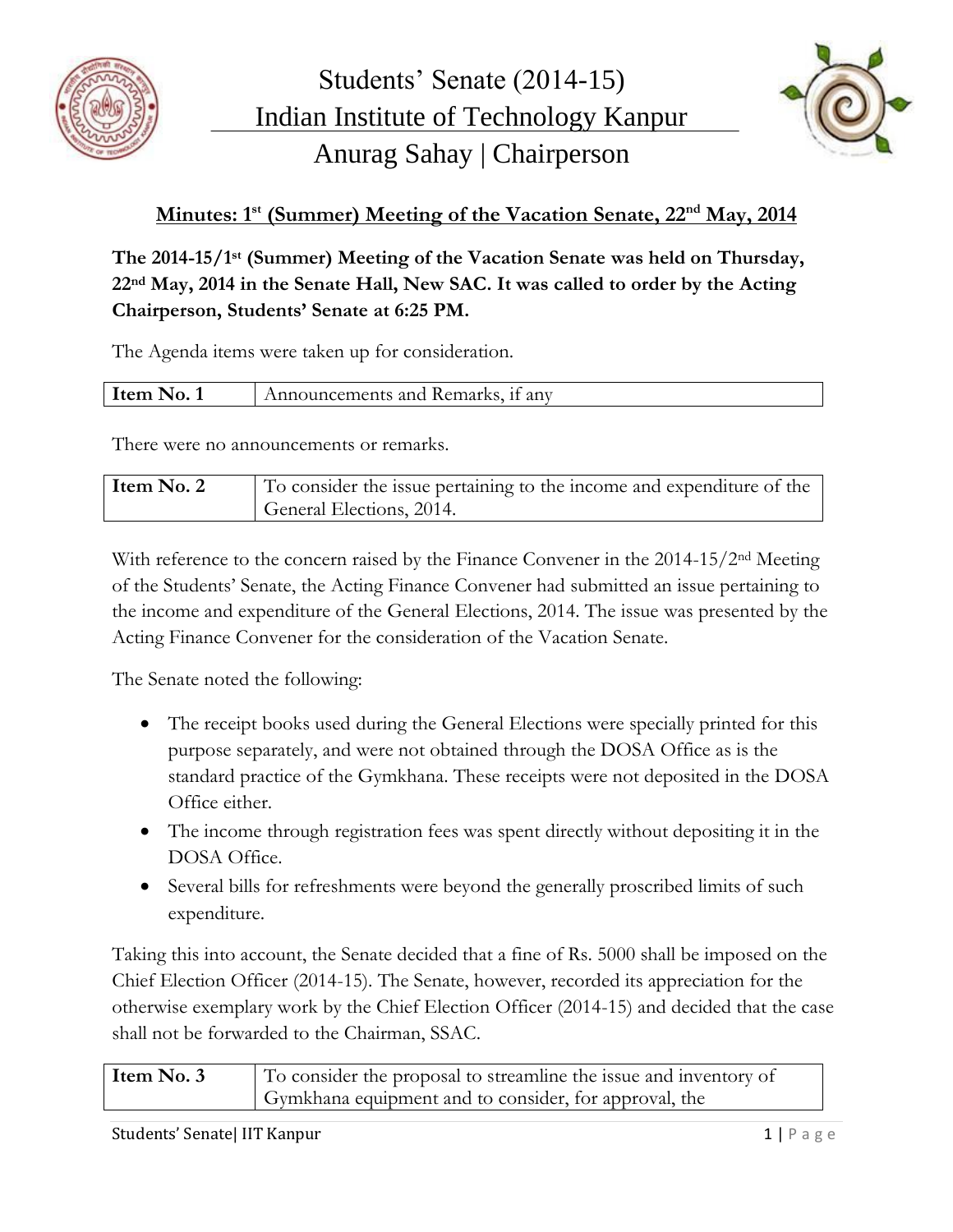



corresponding SG-12 form.

The Acting General Secretary, Science and Technology Council presented the proposal to streamline the issue and inventory of Gymkhana equipment (to students/General Body Members), and a corresponding SG-12 form. The proposal was accepted by the Senate and the SG-12 form was approved.

| . 12 T | ___ | Hom | $\cdot$ $\sim$<br>the company of the company of the<br>an <sub>V</sub><br>Rem<br>. |
|--------|-----|-----|------------------------------------------------------------------------------------|
|--------|-----|-----|------------------------------------------------------------------------------------|

There were no questions or remarks.

Any other item, with the permission of the Chair

An agenda item was introduced by the Acting President, Students' Gymkhana with the permission of the Chair:

**Item No. 5** To consider the request of the Acting President for assistance in the activities of the President as a member of the CEMMC

The Acting President informed the Senate that the Chairman, CEMMC had expressed his displeasure with the activities of the President's Office with respect to commercial establishments in the New SAC. Taking this into cognizance, the Senate decided to constitute the following ad-hoc committee for the duration of the summer to assist the Acting President in these activities:

| • Gautam Pratap Singh (Chair) | <b>Acting President</b>                    |
|-------------------------------|--------------------------------------------|
| • Sabyasachi Verma            | Senator, UG Y12                            |
| • Charchit Kumar              | Senator, PhD                               |
| • Vishwas Bhargava            | Acting General Secretary, Cultural Council |

## **The Meeting was adjourned by the Acting Chairperson, Students' Senate at 7:05 PM.**